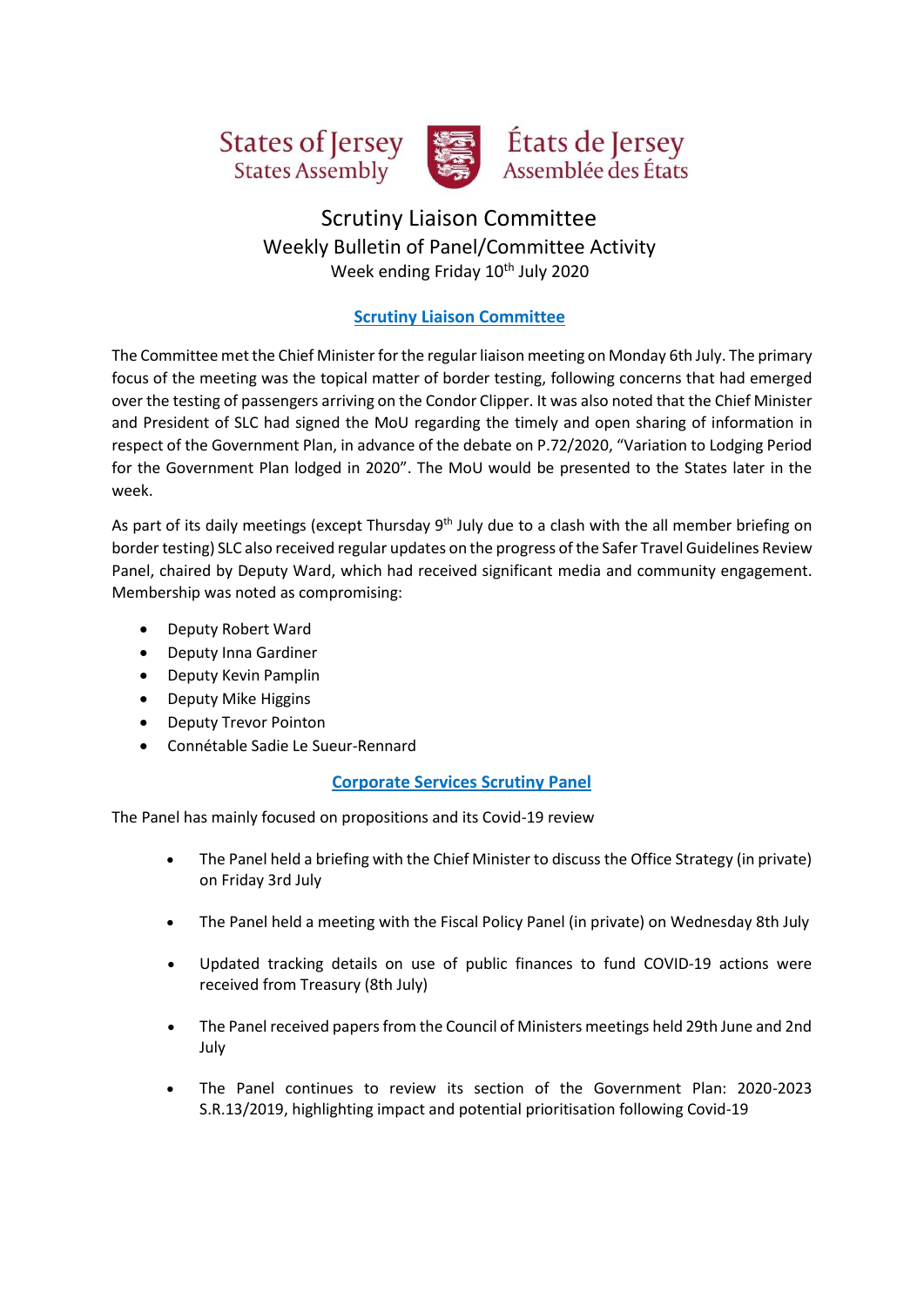- The Panel continues its Covid-19 Response and Recovery Review. A targeted call for evidence is being progressed, the updated project plan was agreed and the advisor engagement brief has been drafted
- The Panel is drafting comment papers on P.73/2020, P.74/2020 and P.70/2020 for the States Assembly on the 14<sup>th</sup> July 2020
- The Panel received R.63/2020 Consultants: Reporting on their use by Government of Jersey. Comparison document prepared against R.149/2019 & P.59/2019
- The Panel received P.85/2020 Draft Covid-19 (Rates) (Jersey) Regulations 202-The Panel concluded that this would be discussed in States Assembly and had no further questions

#### **Future meetings/briefings**

- The Panel is holding weekly meetings to discuss COVID-19 and general business
- The Panel has weekly briefings with the Minister for Treasury and Resources (in private). These are scheduled for Wednesday afternoons. The briefing this week was cancelled following an extended meeting of the Council of Ministers
- The Panel noted letter received from Treasury and Resources Minister in relation to Revenue Administration matters. A private briefing for the panel on the content is being organised
- The Panel has a meeting with the SEB to discuss States of Jersey Employees (Jersey) Law 2005 (in private) at 2pm on Friday 10th July
- The Panel has a scheduled briefing with the Chief Operating Officer to discuss the Technology Transformation Programme (in private) on Tuesday 21<sup>st</sup> July at 11.30am

#### **Economic and International Affairs Panel**

**The Panel is mainly focussing on the work of the Minister for Economic Development and the support offered to the business community. The Panel is also focussed on the economic impacts of the outbreak.**

• The Panel has been discussing the Government Plan in light of the Covid-19 Crisis. With the Government Plan due to be lodged in October, the Panel has decided to evaluate its proposals and consider the Government Plan's workstreams in view of the changing circumstances. This work is likely to take place over the next month or two. At its next scheduled meeting on Friday 10th July, the Panel will consider an Excel spreadsheet which details the RAG ratings that were attributed to the projects at the time of the previous Government Plan Review in view of the funding requirements, and the current circumstances and priorities regarding each project as part of the Government Plan Review going forward.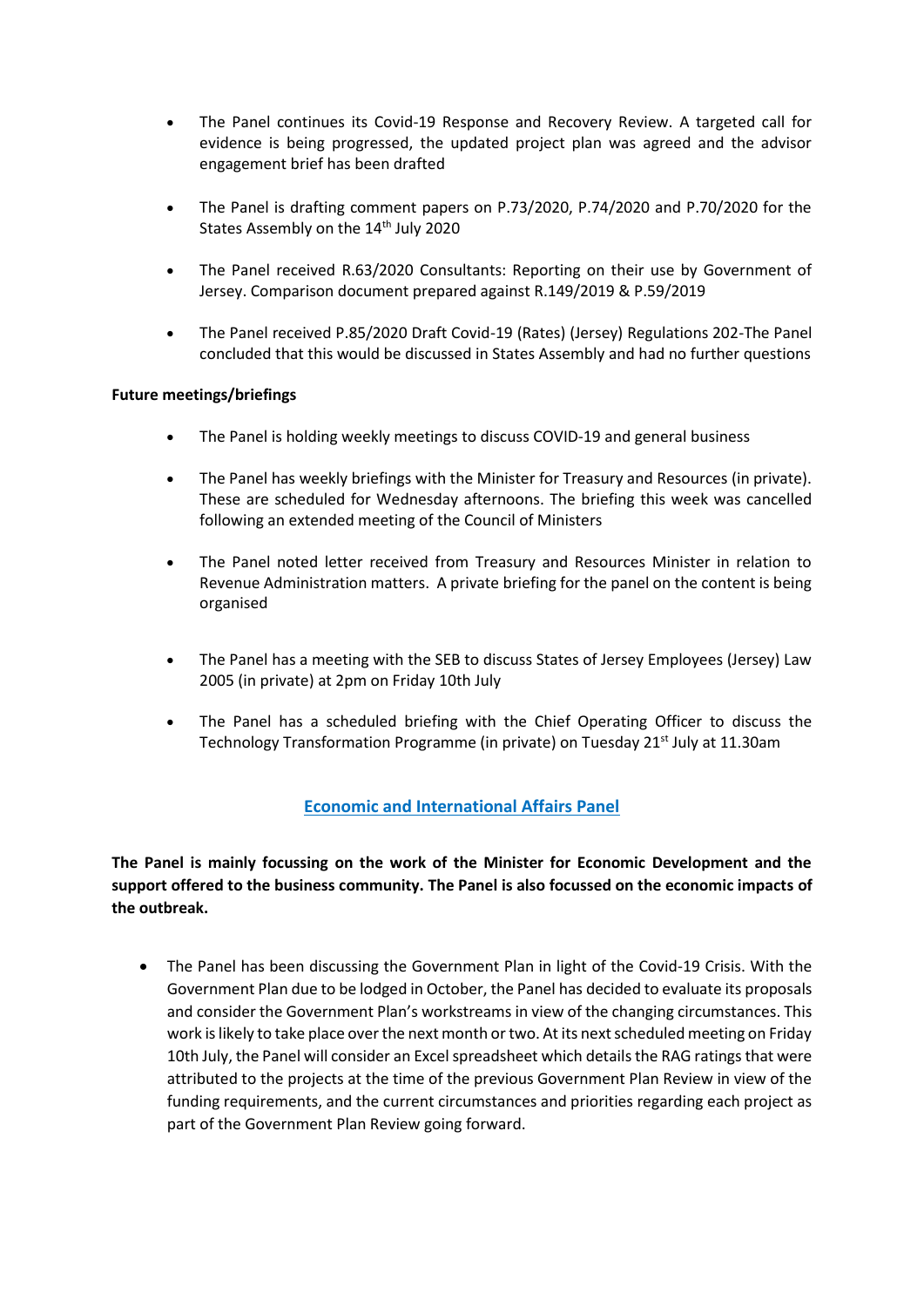- The Panel has announced a joint review with the Corporates Services Scrutiny Panel on the Covid-19 recovery work. The Panel will work closely with the Corporate Services Panel on the review, particularly as remits crossover. As part of this work, the Panel has decided to present interim reports in relation to the economic stabilisation aspect as well as the economic recovery aspect of the Government response to the crisis. The Panel anticipates completing the first of its interim reports over the summer months of July and August.
- The Panel has sent out a 'call for evidence' from businesses on their views of how the level two guidelines which form part of the Safe Exit Framework is being managed. The Panel has received submissions from several businesses relaying their views and experiences. The Panel will use the evidence it has gathered from stakeholders in its review of the Covid-19 crisis.
- On Tuesday 23 June, the Panel joined the Corporates Services Scrutiny Panel for a briefing on Project Gulf. The Panel was briefed on the proposed business case in relation to the Government considering providing financial support to the airline Blue Islands as part of the economic recovery process. The Panel has received a confidential copy of the signed Ministerial Decision.
- The Panel has weekly catch-up meetings with the Minister for Economic Development (normally on a Thursday morning). The next meeting is scheduled for Thursday 9th July.

#### **Children Education and Home Affairs Panel**

#### **Briefings/Meetings arranged/work undertaken**

- The Panel is considering undertaking a review regarding the Covid-19 crisis and response in relation to the 'impact of wellbeing on children'. Once discussions have been finalised regarding the potential review, the Panel will produce a Scoping Document and Terms of Reference. The Panel is having to review its work programme to accommodate this potential review within the required time frame. The Panel will decide how it intends to progress with regards to this review at its next scheduled meeting on Monday 27 July.
- In relation to Covid-19, the Panel is considering the Government Plan in light of the crisis. The Panel has decided to evaluate and consider the current Government Plan's projects in view of the changing circumstances.
- The Panel is keeping a watching brief on the Draft Covid-19 (Fixed Penalty Notices) (Jersey) Regulations 202- which is being considered in light of the Covid-19 response. At present there is no further information as to whether this will be going ahead. The Panel has communicated Terms of Reference for a potential review to the Minister for Home Affairs and is planning to consult with additional stakeholders (including the Children's Commissioner) if the legislation is formally lodged. (The Panel has not received further updates in this regard, however, it is due to question the Minister about the intention of the proposals at a quarterly hearing on Friday  $10^{th}$  July.)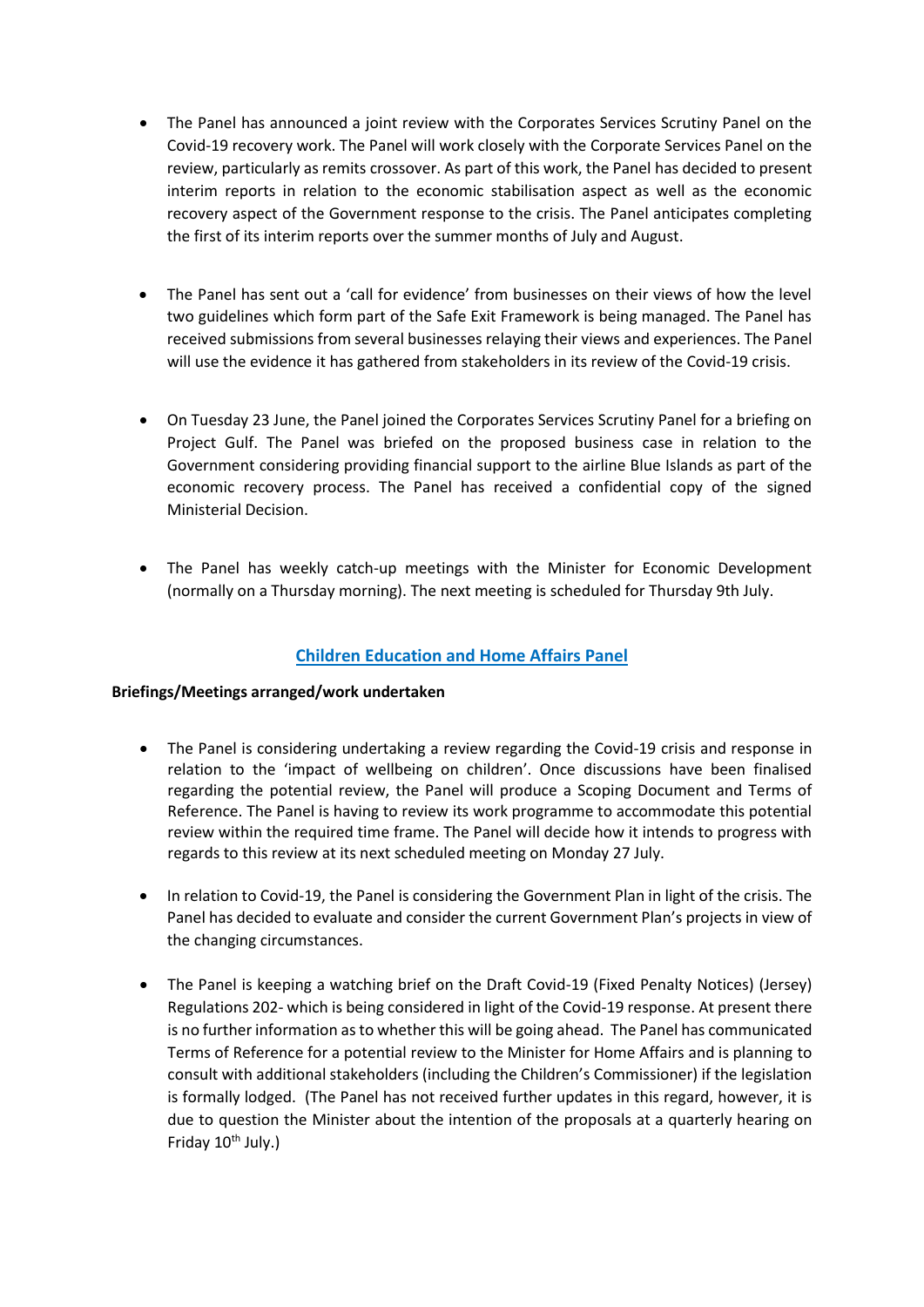• The Panel continues to have a weekly meetings, on a Monday, with the Minister for Education to remain informed around the Covid-19 response within her remit.

#### **Business as usual work**

The Panel is commencing its business as usual work programme as Covid-19 related work begins to ease.

#### **Briefings/Meetings arranged/work undertaken**

#### • **Quarterly Hearing with the Minister for Home Affairs**

The Panel is due to hold a quarterly hearing with the Minister for Home Affairs on Friday 10<sup>th</sup> July. Questions relating to the response to the Covid-19 crisis are likely to be asked of the Minister.

#### • **Teacher Recruitment and Retention Review**

The Panel is finalising its work on the Teacher Recruitment and Retention Review with the intention to present its report imminently once factual accuracy checking of the report has been completed by Children, Young People, Education and Skills (CYPES) and stakeholders. The Panel is in the process of finalising the Findings and Recommendations for the review.

#### • **Government Plan**

The Panel will be discussing the Projects comprised in the Government plan in relation to the RAG ratings it attributed to them during the previous Government Plan Review process, as well as any actions to follow. It is also due to consider the manner in which it will approach its scrutiny of the upcoming iteration of the Government Plan. The Panel will next discuss this at its meeting scheduled for Monday 27 July.

#### • **Taser Proposition**

The Panel is undertaking a review of the Deployment of Tasers by the States of Jersey Police Force Officers. A Scoping Document and Terms of References have been compiled for the Taser Proposition review. It is anticipated that the Proposition will be lodged by the Minister for Home Affairs within the next couple of weeks for debate after the summer recess.

#### • **Police Complaints Law**

The Panel is due to receive a briefing on the Police Complaints law on Monday 27 July.

#### **Comments/Amendment/Publications**

The Panel has presented Comments on the following pieces of legislation since 20<sup>th</sup> March 2020:

- P.22/2020 Draft Unlawful Public Entertainments (Amendment) (Jersey) Regulations 202-
- P.23/2020 Marriage and Civil Status (Amendment of Law (Covid-19 Temporary Amendment) Regulations 202-
- P.24/2020 Draft Criminal Procedure (Jersey) Law 2018 (Appointed Day) (No.3) Act 202-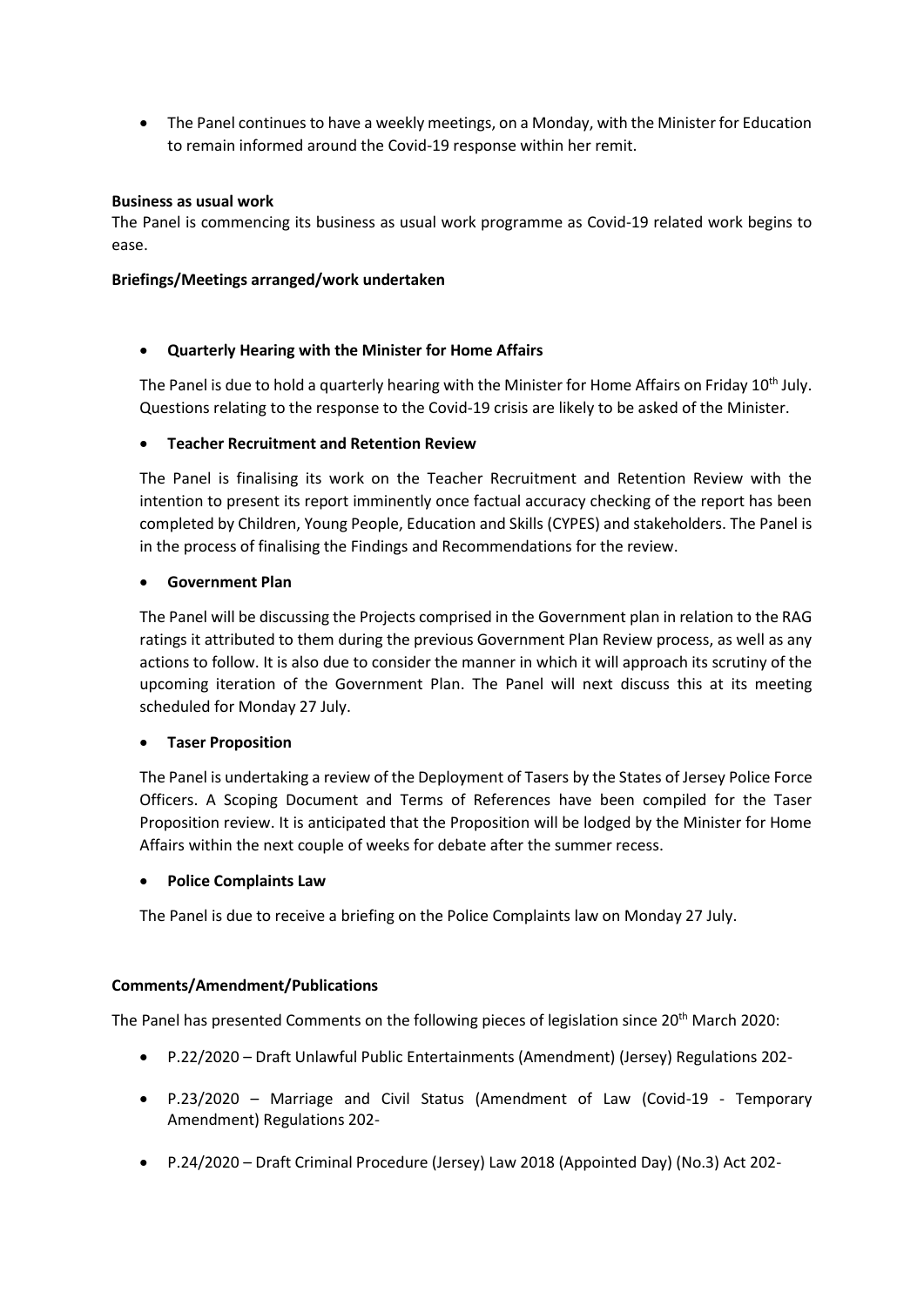- P.30/2020 Draft Covid-19 (Schools and Day Care of Children) (Jersey) Regulations 202-
- P.36/2020 Marriage and Civil Status (Amendment of Law No.2) (Covid-19 Temporary Amendment) Regulations 202-
- The Panel has worked with the Corporate Services Scrutiny Panel in order to develop the amendment to P.41/2020 Draft Covid-19 (Emergency Provisions – Courts) (Jersey) Regulations 202-
- The Panel has contributed its views to the Health and Social Security Scrutiny Panel's comments on P.48/2020 Draft Covid-19 (Restricted Trading) (Jersey) Regulations 202-
- P.60/2020 Draft Covid-19 (Civil Partnerships and Marriage) (Jersey) Regulations 202-
- P.77/2020 Draft Covid-19 (Civil Partnership and Marriage No. 2) (Jersey) Regulations 202-

## **Environment, Housing and Infrastructure Panel**

The Panel has undertaken work and received briefings on the following matters:

- The Panel received the Minister for the Environment for a private briefing on 2nd July on the Bridging Island Plan.
- The Panel met privately on 7th July to discuss the items on its Agenda, including:
	- o Government Plan Memorandum of Understanding;
	- o P.106/2019 (Draft Public Health and Safety (Rented Dwellings) (Licensing) (Jersey) Regulations 201-);
	- o Island Plan Review.
- The Panel held a Quarterly Hearing with the Minister for Infrastructure on 7th July 2020.

#### **Future briefings/legislative changes to consider**

- It has agreed to undertake a Review of the plans for a Bridging Island Plan
- The Panel has written to the Ministers for Children and Housing, Infrastructure and Environment to request information on how they might reprioritise resources to deliver projects (responses were requested for 1st June but all Ministers have asked for extra time)
- The Panel has commenced work in preparation for the Government Plan (written questions to Ministers)
- The Panel is considering whether to comment on the upcoming P.106/2019 Public Health and Safety (Rented Dwellings) (Licensing) (Jersey) Regulations 201-.

**Health and Social Security Panel**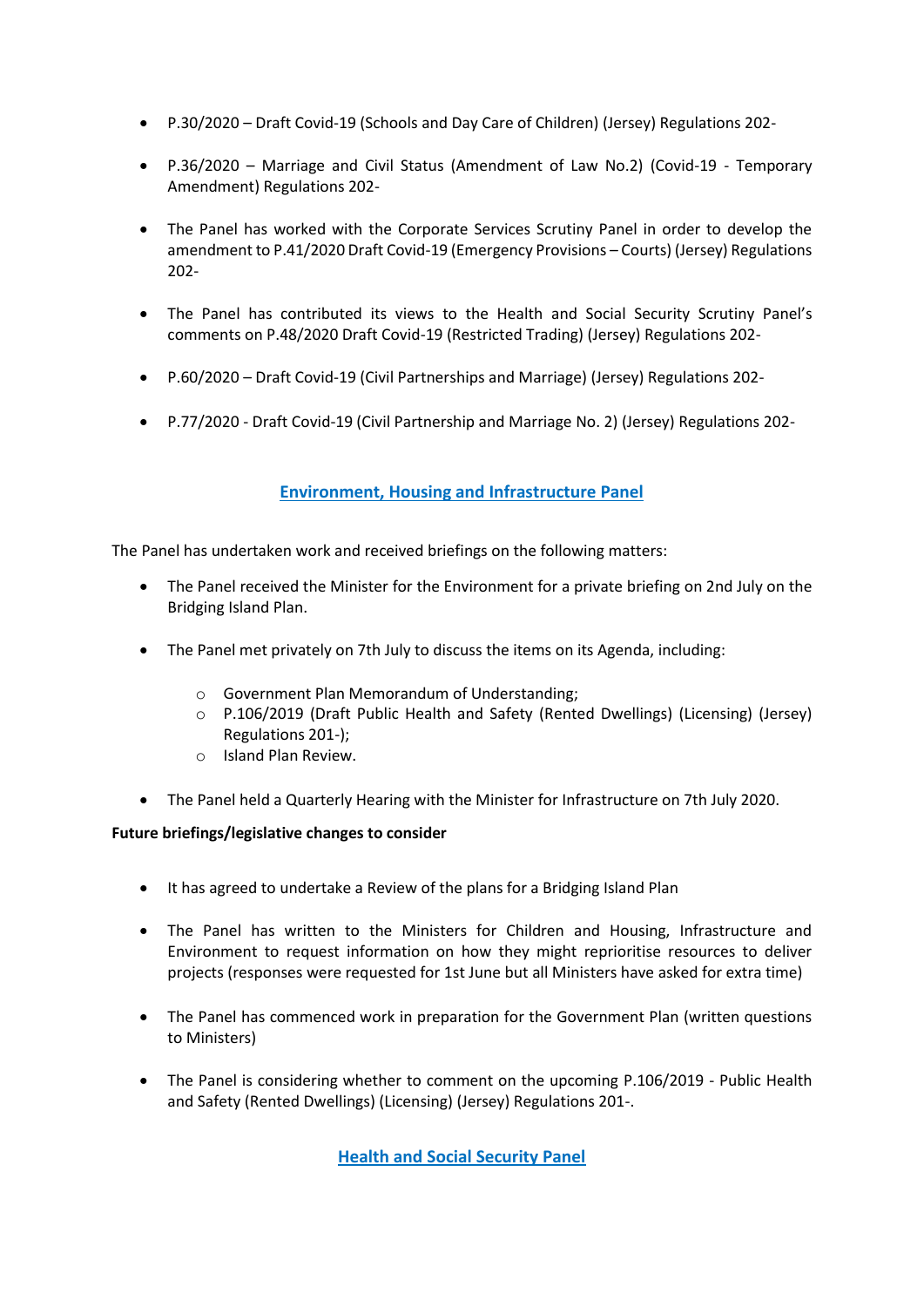The Panel has undertaken work and received briefings on the following matters:

- The Panel met on 6th July for an update on its work programme and actions resulting from previous meetings.
- The Panel has drafted Comments on Draft Covid-19 (Control of Testing) Regulations and is due to lodge them on 10th July 2020.

#### **Future briefings/legislative changes to consider:**

- The Panel is due to meet privately on the 9th July to discuss its agenda, including matters such as the COVID-19 Review work, the Jersey Care Model Review and the Government Plan/Recovery Plan.
- The Panel is due to receive the Minister for Health and Social Services for a Quarterly Hearing on 9th July 2020.
- The Panel is due to receive a fortnightly briefing on 16th July on the Public Health Strategy from the Minister for Health and Social Services.

## **Public Accounts Committee Activity Update**

- **The next PAC meeting** has been delayed to 20th July 2020, due to the States sitting on 13th July and in-committee debate of 14th July. The PAC will meet in person in Blampied Room, States Buildings although the C&AG will attend from UK via videolink.
- **Quarterly hearing** with the Chief Executive and Treasurer of the States on July 27th will focus on questions on the C&AG's reviews on:
	- Handling Complaints (C&AG Report published 8 July, Executive Response due 19th August)
	- SoJDC (C&AG report published, Executive Response due 19 July 2020)
	- Use of Enforcement Powers (Executive Response presented to States)
	- Insurance (Executive Response presented to States)
	- Covid-19 response (ongoing C&AG review)
	- Estate Management Review (ongoing PAC review)
- **Estate Management** the PAC has extended the length of the review to allow for the Covid-19 response:
	- Draft call for evidence being considered and stakeholders will shortly be invited to submit evidence on their experience with the Property Division and use of buildings in the Estate.
- The PAC will shortly present a **Report on the Annual Report and Accounts 2019**, findings and recommendations currently under consideration.
- The PAC will consider whether to undertake a review into Governance, with particular regard to the former C&AG's Thinkpiece report, at its next meeting.